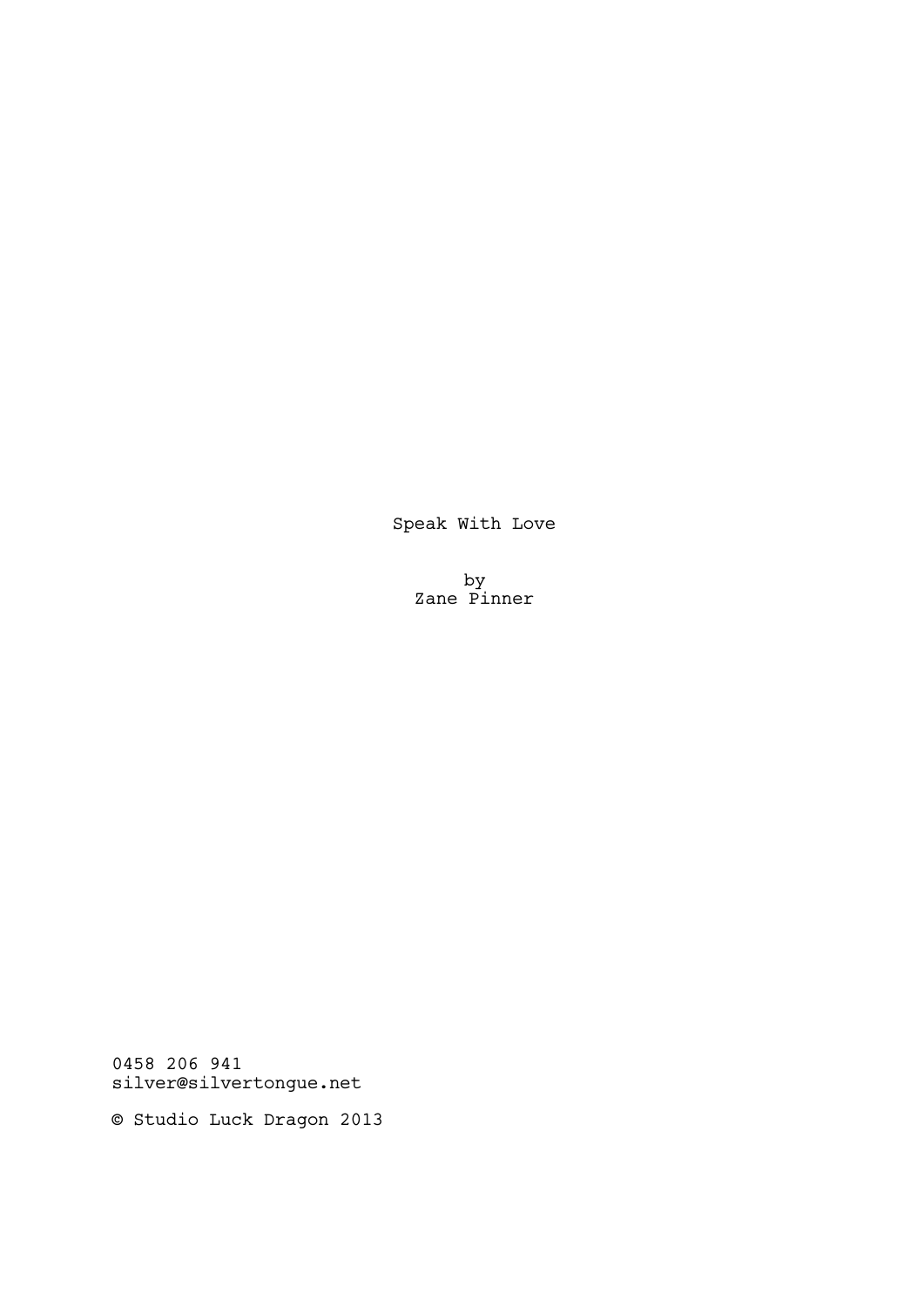INT. FORTUNE TELLER'S TENT - NIGHT

Lazy smoke drifts along the garishly patterned tent walls, past a dream-catcher lined with cheap crystals.

The tent wall shivers as Alice, a timid young woman with pain in her eyes, enters nervously. She has been crying. Her hand cradles her pregnant belly as she stops just inside the tent, looking around.

A small wooden table attended by two comfortable chairs dominates the tent, which is otherwise decorated with disparate occult-flavoured ornaments.

> MORANYA (O.S.) Have a seat, I'll be right with you.

Alice smooths her long coat beneath her legs and sits down, fidgeting. After a moment, MORANYA, an older woman in a flowing dress, bustles into the tent.

> MORANYA (CONT'D) Who has come to see Moranya? Oh, my dear, now look at you!

Alice doesn't return Moranya's grin as the older woman sits down.

MORANYA (CONT'D)

What is your name?

#### ALICE

Alice.

## MORANYA

And you're wondering - boy or girl, yes?

#### ALICE

No, that's not...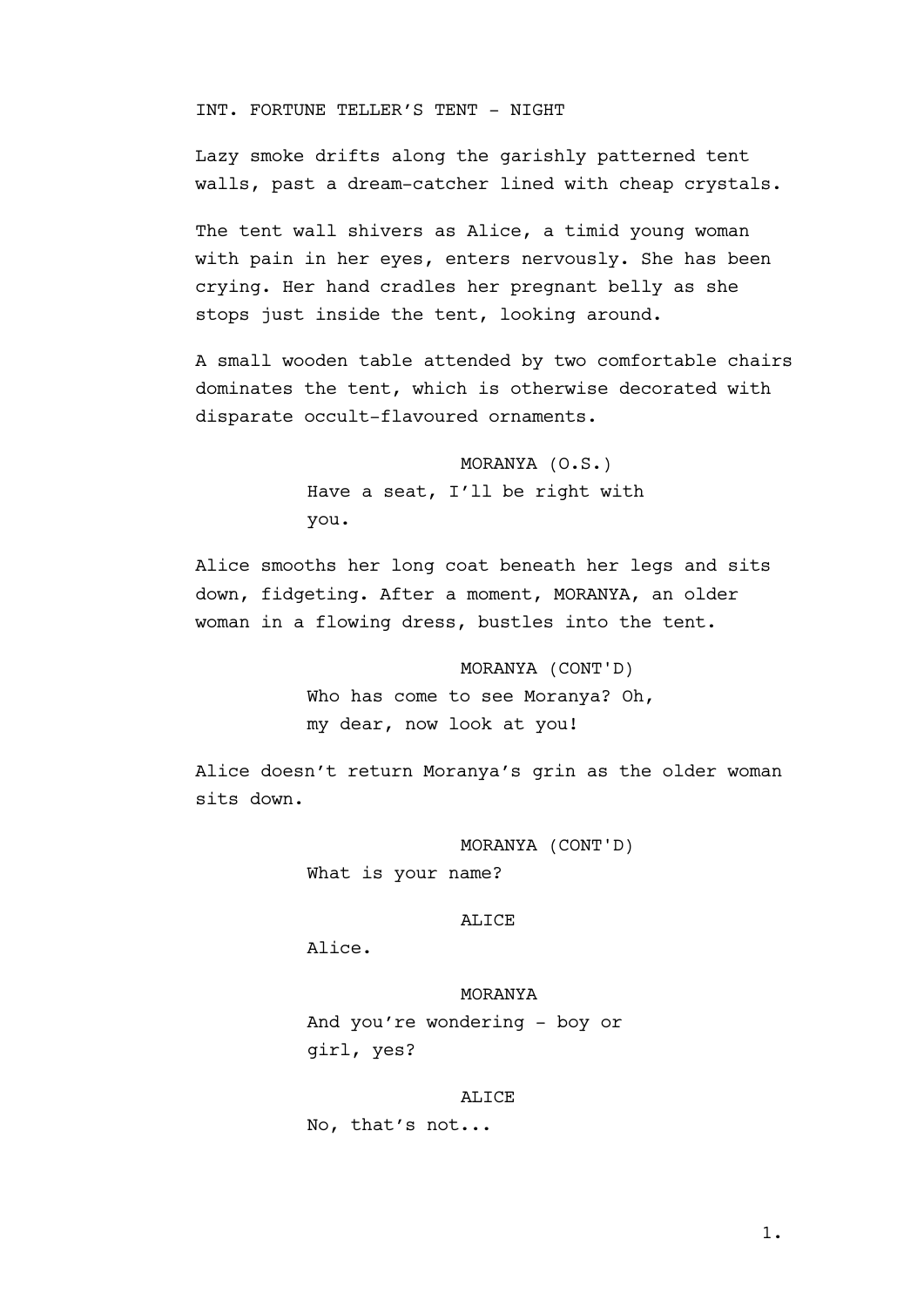She trails off as Moranya lights a hand-rolled cigarette and eases back into her chair. Moranya follows the younger woman's gaze and butts it out again, rolling her eyes.

ALICE (CONT'D)

Thank you. I heard you have a gift. (VERY SERIOUS) A real gift.

## MORANYA

Ah... (REACHES FOR THE TAROT DECK) I only translate what the cards tell me, child.

Moranya quickly turns over three cards as Alice watches her, confused.

## ALICE

The cards?

### MORANYA

Let me see. Now. Three of swords. The Hangman. (LOOKING UP) A separation.

Alice is shaking her head, getting more frustrated.

MORANYA (CONT'D) Together with the Ace of Cups...

#### ALICE

No! I don't want to hear this.

MORANYA Then why do you come to me?

### ALICE

They... they told me you're some kind of psychic. They never said anything about... cards.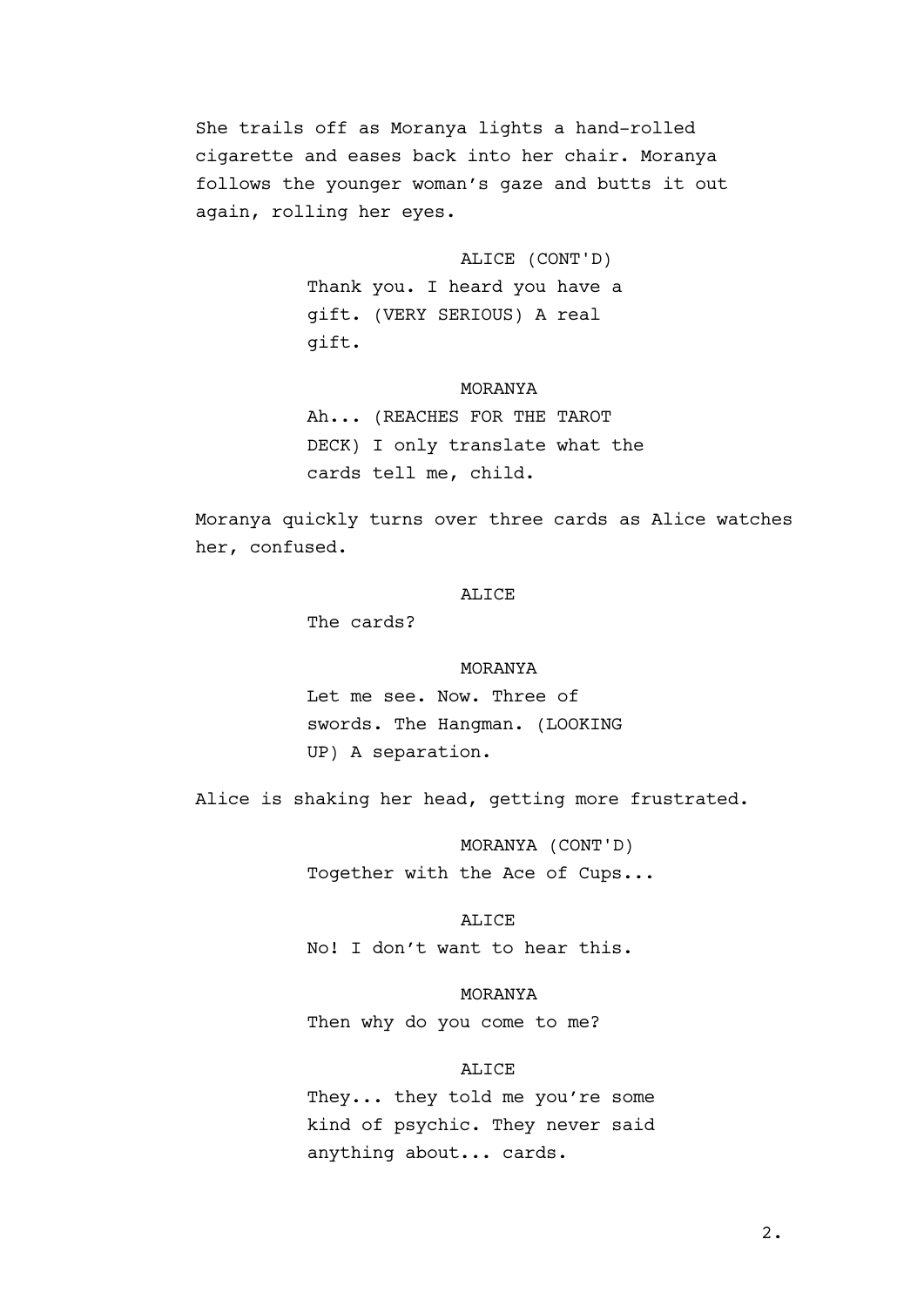## MORANYA

(LEANS BACK) Then what *did* they say?

Alice's hands cradle her pregnant belly again.

ALICE They told me... (IN A RUSH) they said you could talk to the dead.

Moranya moves the tarot cards away and folds her hands, considering the younger woman.

## MORANYA

They told you the truth, child. (FORESTALLING) But... it is not something easily done. The cost is... considerable.

Alice fishes around an inside pocket, removes a roll of fifty dollar notes and snatches her coat closed.

## ALICE

They told me. (SITS THE MONEY DOWN) They said you wouldn't refuse.

## MORANYA

(WRY SMILE) It sounds like they know me too well. (TAKES MONEY) It is difficult, girl. To take a spirit into my body... it is dangerous for me, you understand?

### ALICE

(NODDING, EYES WIDE) But you'll do it?

Moranya sighs, her dark eyes weighing the money.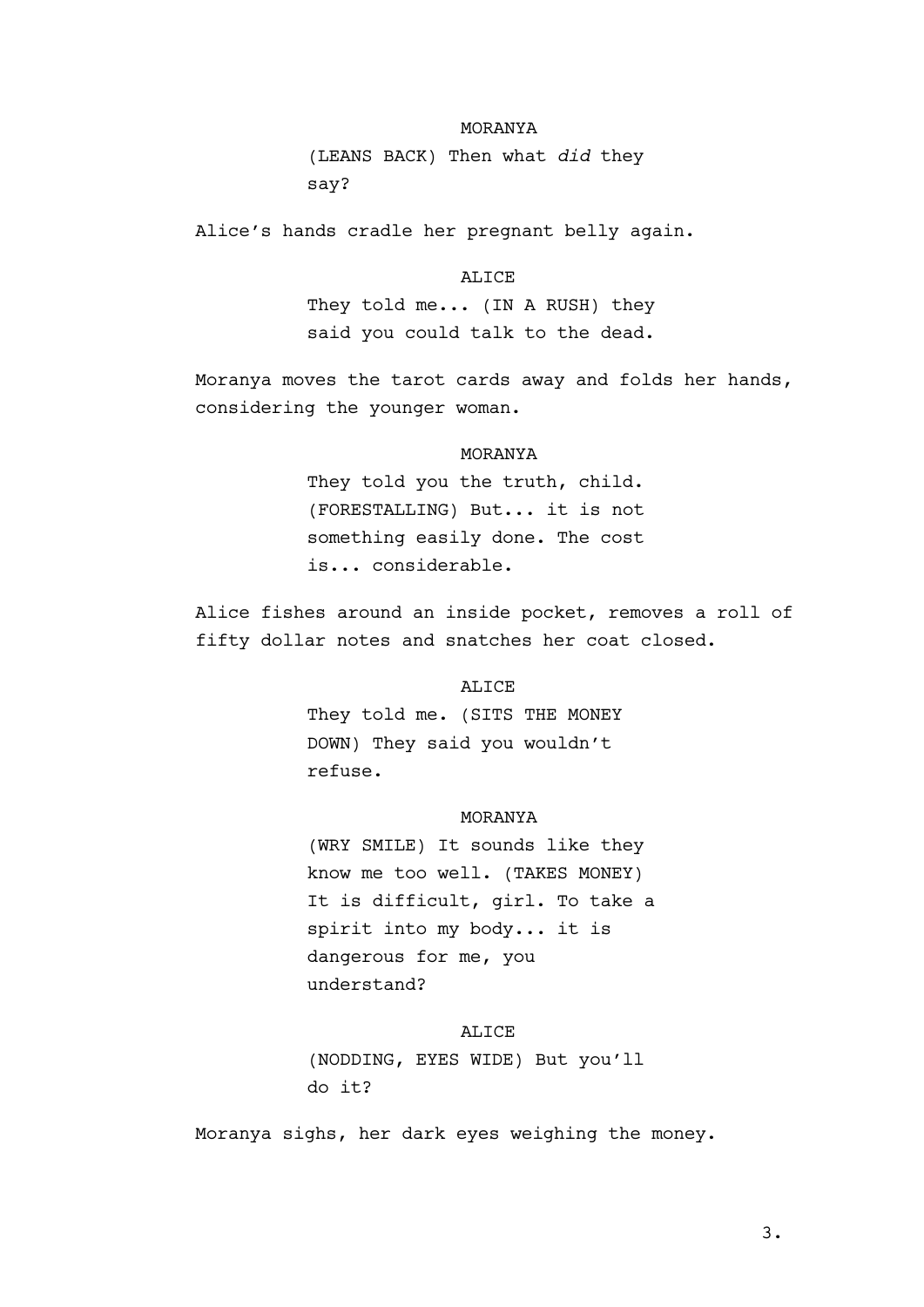## MORANYA

I will try. Tell me who you would speak with. Your mother?

Alice shakes her head slowly. A tear is rolling down her cheek.

## ALICE

(WHISPERS) My mother lives in Devonport.

## MORANYA

Ah. (GENTLE) Is it the father of your child? Has he passed from this world?

### ALICE

No. No. It's...

She lowers her head and cradles her swollen belly protectively. When she looks up again, her tears are flowing. Moranya stares.

#### MORANYA

(WHISPERS) The child?

Alice's shoulders hitch and she takes a deep breath.

ALICE She... she didn't... (SOBS)

Moranya stares in consternation as the girl cries.

## MORANYA

The child has passed? My poor, sweet, girl... I... I'm not sure that I can... you need a doctor...

#### ALICE

(INTENSE) You'll try, won't you. I've paid you, you'll try. I... (MORE)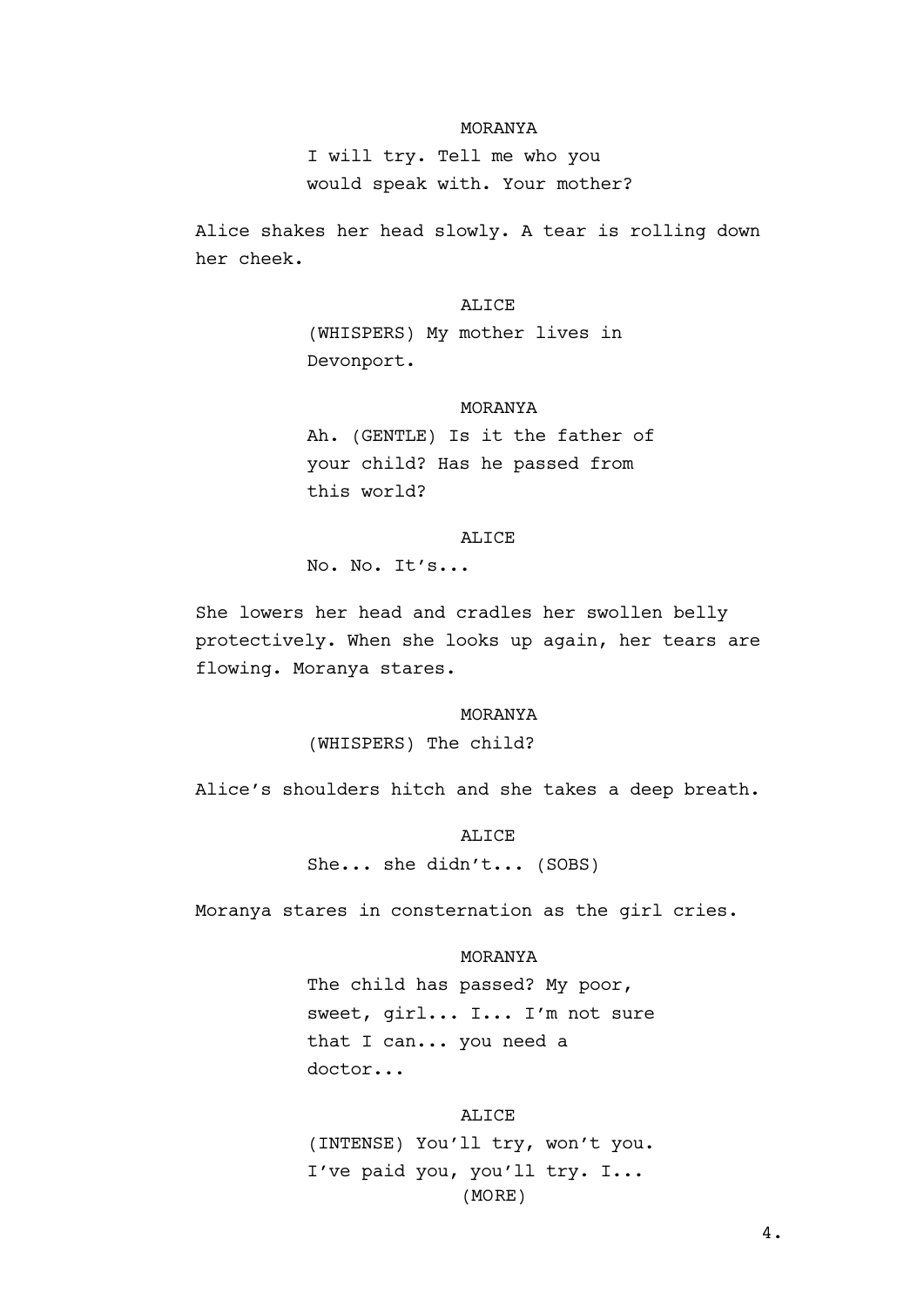# ALICE (CONT'D)

(DEFLATES) I need to tell her... She needs to know I love her.

Alice cries quietly while Moranya lights her cigarette again, then purses her lips and leans forward.

### MORANYA

I will try, but I have never... I cannot guarantee it will work. You understand?

## ALICE

(NODS) Thank you. Thank you.

Moranya exhales a thin stream of bluish smoke, her eyes troubled.

## MORANYA

For one so young... the spirit will not speak. It will not know your words.

#### ALICE

(FROWNING) But you will, and you can...

#### MORANYA

No girl. I will not be here. You must speak to the spirit.

### ALICE

But... (SHAKING HER HEAD) if she doesn't know what I'm saying....

## MORANYA

The words don't matter. The spirit will know what you feel. Speak with love. Hide your sorrow, your fear, just for a little while. Show it your love... and let it go.

Alice dries her eyes and nods slowly.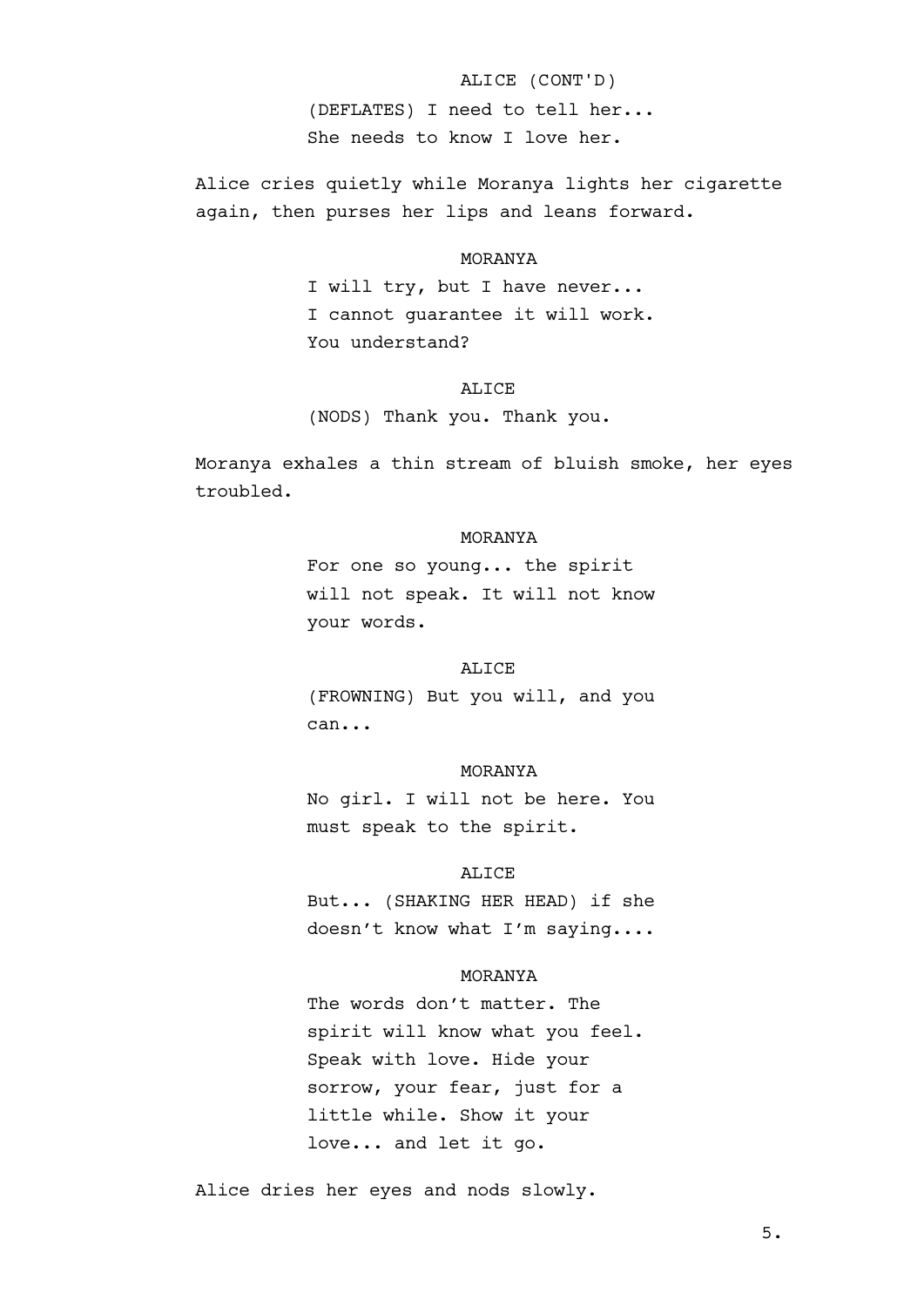## ALICE

## Love. Only love.

Moranya nods, satisfied, and stubs out her cigarette.

## MORANYA

The spirit will come, but not for long. Say your piece quickly girl. My body is not as strong as it once was.

Alice's hands unconsciously massage her belly as she watches the older woman sit back and take a deep breath. Moranya closes her eyes.

The candlelight flickers and shadows play along the tent walls.

Moranya lowers her head and her brow furrows. Her lips move but no sound is heard. Alice looks down at her belly. Moranya twitches sharply, but her eyes remain closed.

## ALICE

What... what's happening?

### MORANYA

I see her. (SHAKES HER HEAD) She is reaching for me, but... something is wrong.

Alice bites her lip, her hands nervously stroking her belly.

> MORANYA (CONT'D) Something is... (DEEP BREATH) She has not yet passed over. (GRIMACES IN PAIN) She hovers between...poor, poor girl...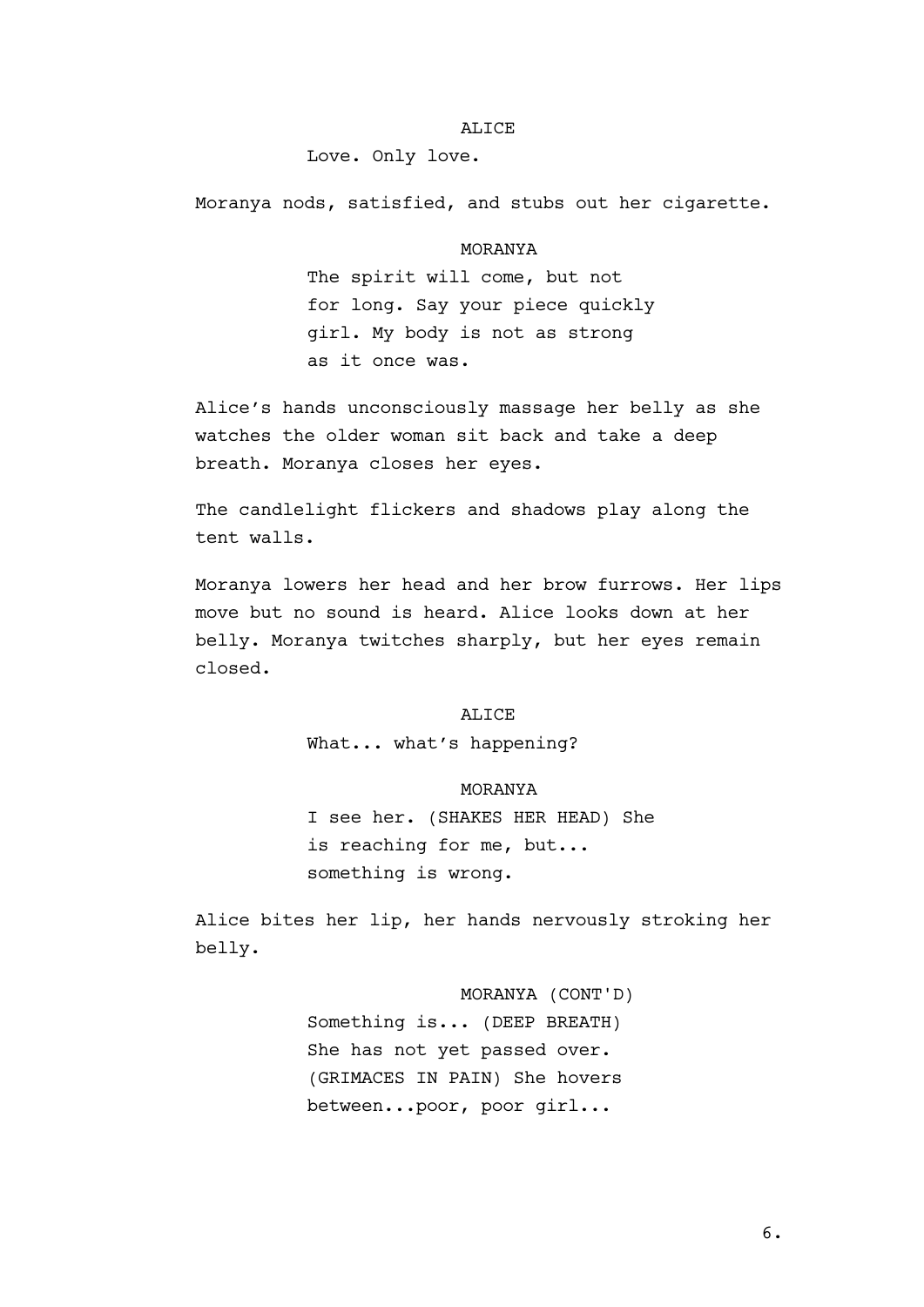## ALICE

(HOARSE) They told me it would only take a few hours. (LEANS FORWARD) Let me speak to her!

MORANYA

It is not right, it is not...

ALICE

Let me speak to her!

Moranya's entire body tenses momentarily, as though she is struggling, but then she sags limply in her chair.

Alice stands, slowly, staring. When Moranya lifts her head again, Alice claps her hands over her mouth.

The older woman's eyes have changed into blank milky orbs. Her face is slack, expressionless, as she gazes at the tent walls, her head swivelling bonelessly.

> ALICE (CONT'D) Is that... is that...

At the sound of Alice's voice, Moranya snaps to attention. Her blank eyes lock onto the young woman with a beatific, slack-jawed smile and her head tilts gently.

Alice sits down slowly, her knees weak, her eyes wide.

ALICE (CONT'D) My love... my precious love...

Moranya's smile grows even wider and she sighs euphorically. Alice's own smile quivers.

> ALICE (CONT'D) I loved you so much. So much. Please don't hate me.

Alice's hands scrabble across the table, reaching for her child. Moranya's smile falters a little.

7.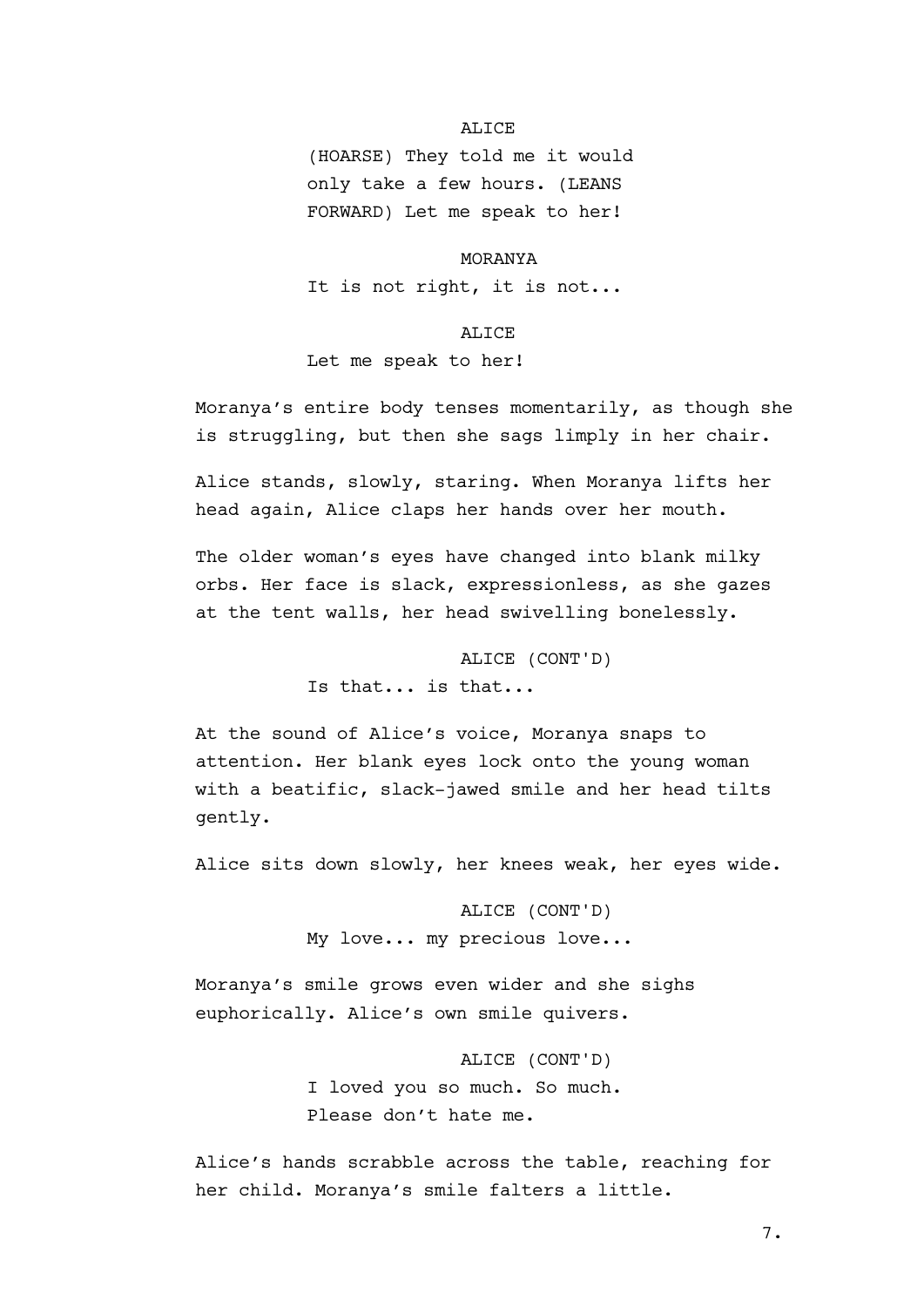ALICE (CONT'D) I had no choice. There was no other way. Please forgive me.

Alice snatches her hands back, her body wracking with sobs. Moranya watches, confusion and fear blooming across her slack features.

> ALICE (CONT'D) (SOBBING) They would have sent me away... I'm sorry, I'm so sorry.... (PLEADING) They couldn't find out...ever... please... forgive me...

As Alice buries her face in her hands, Moranya begins to shake her head from side to side. Horror plays across her features.

> ALICE (CONT'D) (SOBBING WHISPER) I just wanted to say... goodbye.

Moranya begins a wordless whine. Alice sobs harder.

ALICE (CONT'D) I'm sorry, I'm so sorry, I love you...

Moranya's wail grows louder and more frantic. Her body jerks uselessly. Her face is helpless, primal fear.

> ALICE (CONT'D) Forgive me... (SOBS)

Moranya's cries become screams, then abruptly she slumps in her seat, her eyes squeezed shut.

Alice sobs, huddled over her belly.

As the older woman sits up straight again, the milky clouds dissipate from her eyes. She is exhasuted.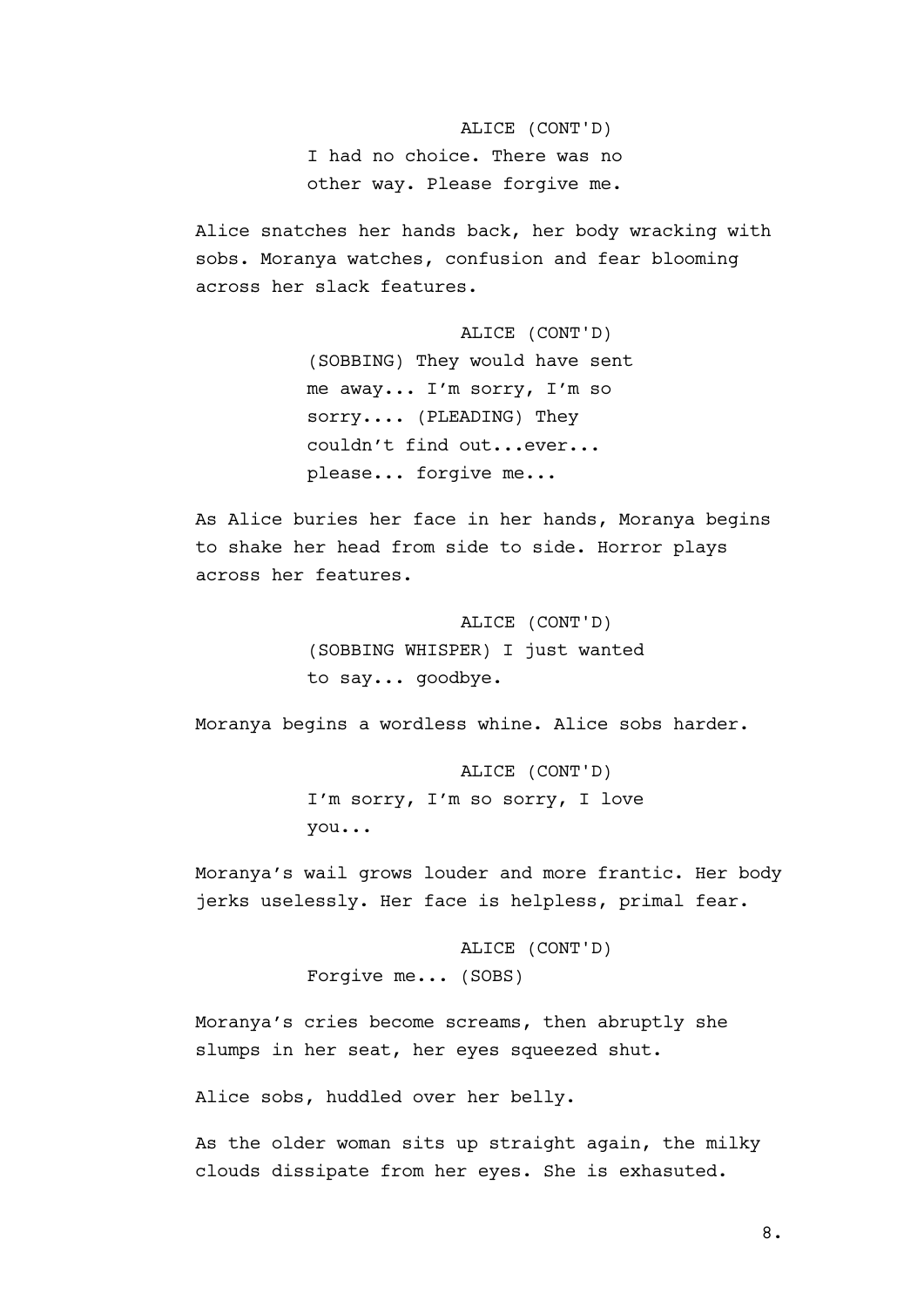Alice freezes mid-sob, confusion passing over her features... and then sudden pain.

## MORANYA

(WEAK WHISPER) You fool. What have you done?

Alice shrieks, her hands clutching at her stomach. She tries to stand, but pain wracks her body and she sits again, heavily.

## ALICE

(AGONY) What are you doing?

Moranya is blinking as though she has just woken up.

## MORANYA

I do nothing, child. This is your work.

#### ALICE

Please... make it stop...

She tries to stand again, but collapses onto the ground instead, her coat wide open. A small pill bottle rolls away from her. It's label reads: Misoprostol.

> ALICE (CONT'D) It hurts... why does it hurrrrrt?

Moranya stares at the shrieking girl pitilessly.

MORANYA (WHISPERS) Your child wants to live.

Alice writhes on the ground, gasping and shrieking. Moranya comes to stand beside her. The younger woman's belly is shifting, bulging. She pulls her blouse aside.